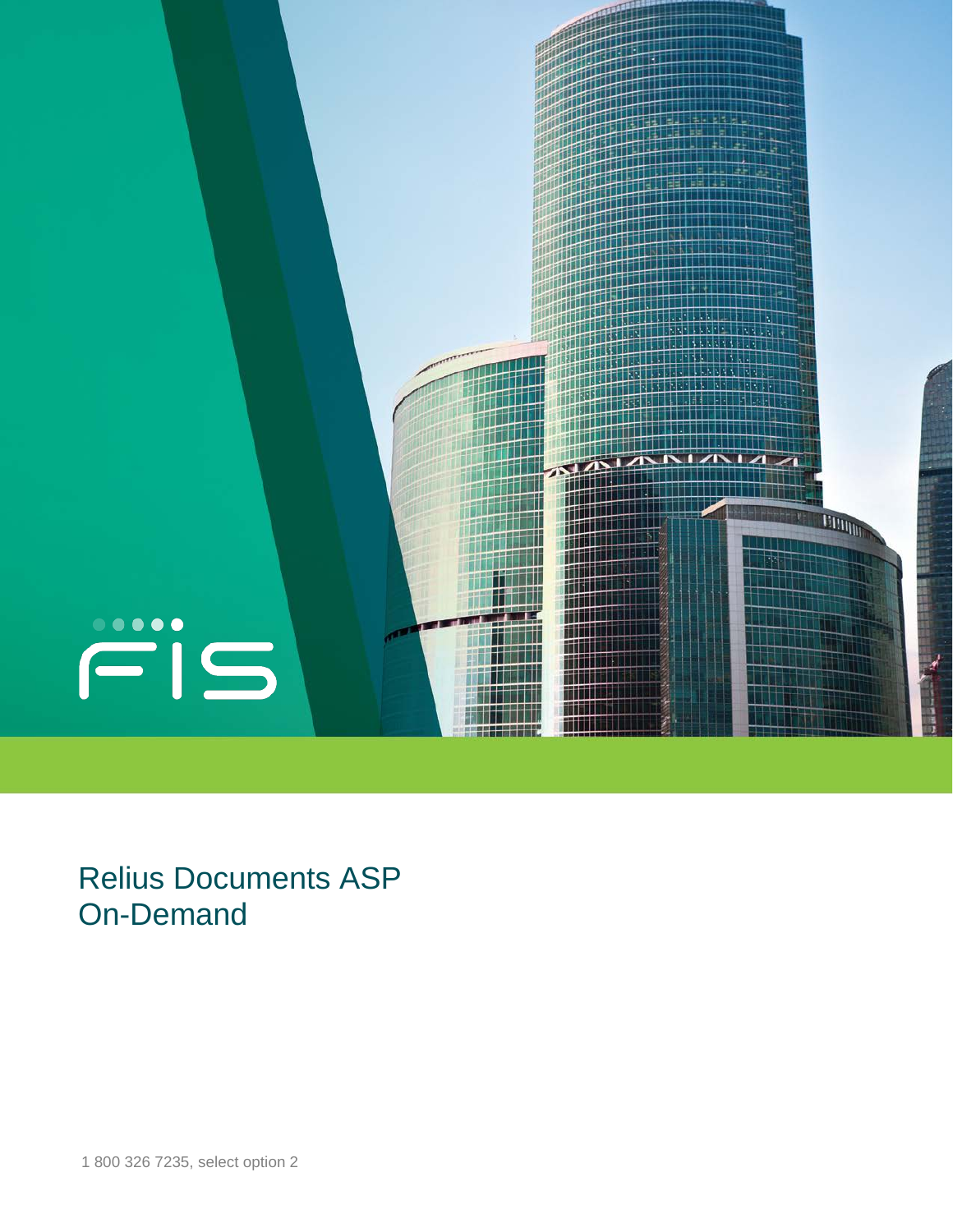# **Table of Contents**

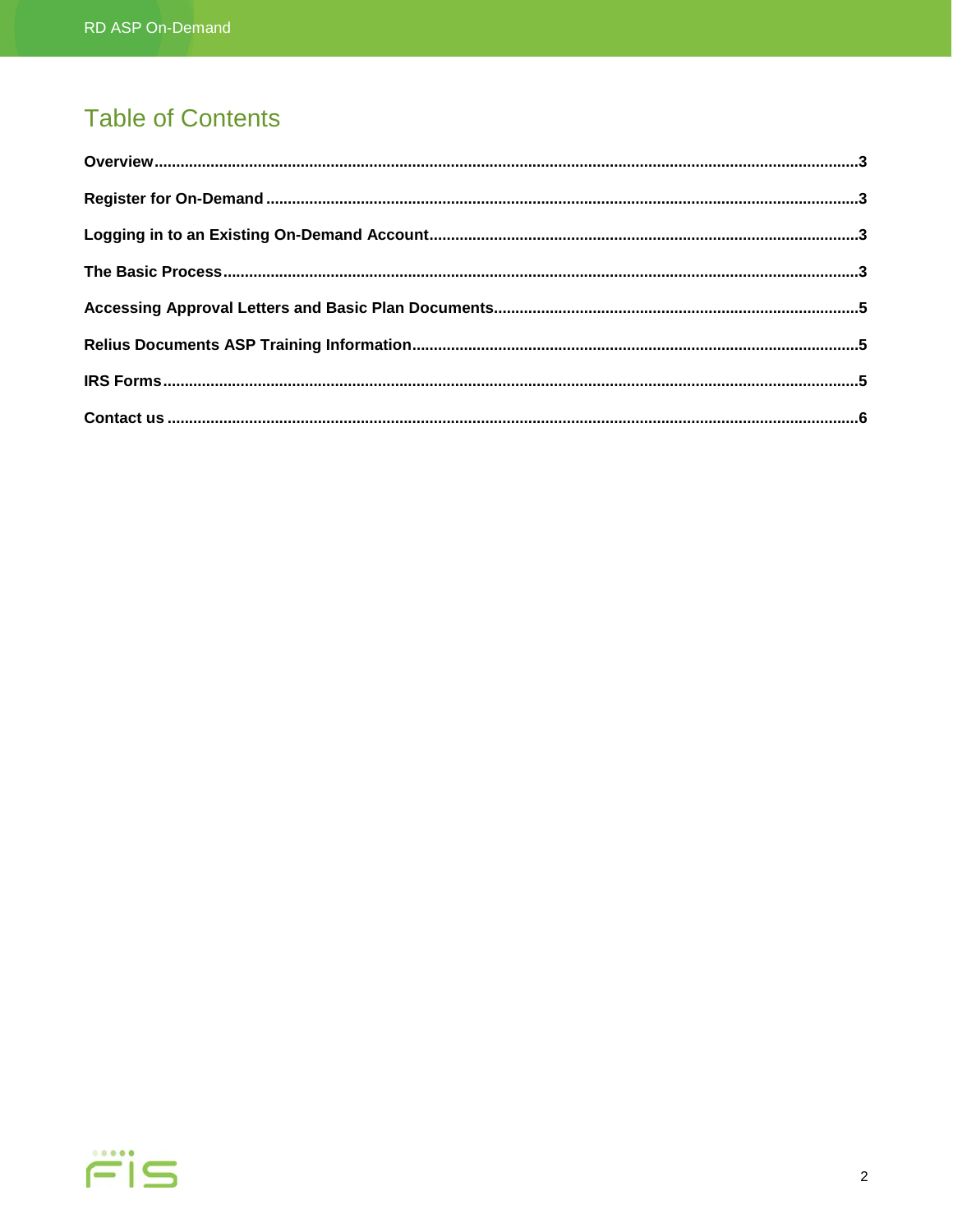### <span id="page-2-0"></span>**Overview**

Relius Documents ASP On-Demand allows users to enter a checklist and submit it online for processing. Users can get their plan document package back within minutes without any subscription fees. You only pay for the plans you want at the time you submit for processing. RD ASP On-Demand is ideal for users that do not preparer a lot of documents a year.

For RD ASP On-Demand prices, go to our support site at [https://www.relius.net/Products/sb\\_Pricing.aspx.](https://www.relius.net/Products/sb_Pricing.aspx)

This guide was designed to help you through the basic functions of the RD ASP On-Demand system.

The guide is not intended to replace a Relius Documents ASP Training Workshop, nor does it cover all the available features within the system. There is extensive content-sensitive help available to you within the Relius Documents ASP system.

# <span id="page-2-1"></span>**Register for On-Demand**

Before you register for On-Demand, if you are wanting to process any Prototype or Prototype-Formatted documents, you will need to contact Client Services at 1-800-326-7235, select option 6. You will have to pay an annual prototype maintenance Program (PMP) fee before you can create any Prototype or Prototype-Formatted plans. It is important you contact Client Services before registering an On-Demand account so that your On-Demand account will enable rights to the plans you want to process

If you are processing any other plans, such as Individually Designed Plans, Cafeteria, 457, or Self-Funded, you do not need to pay a PMP fee and you can proceed with registering for On-Demand.

To Register for On-Demand, go to [https://doc.corbel.com/relius/register.aspx.](https://doc.corbel.com/relius/register.aspx) Fill out the information and click Register. Note: You will only have to do this once. Be sure to write down your login name and password as you will need that information to log in to your On-Demand account in the future.

After you register, you will receive an email with the login information as well as a 6-digit On-Demand customer ID. This information will be needed to log in to your On-Demand account.

# <span id="page-2-2"></span>**Logging in to an Existing On-Demand Account**

If you have already registered for an On-Demand account, to log in to RD ASP On-Demand go to [https://doc.corbel.com/relius/Login.aspx.](https://doc.corbel.com/relius/Login.aspx) You will have to enter your 6-digit On-Demand customer ID, login name, and password.

# <span id="page-2-3"></span>**The Basic Process**

The following steps walk you through creating a project within Relius Documents ASP On-Demand. A "project" includes your document files as well as checklist files, and all other files that go hand-in-hand with your document.

#### Creating a Project

The first step to creating a project is entering data by answering a series of questions specific to your plan.

- Click Project > New.
	- − Under the Pay Per Plan Products, select the language type you want
- Click OK.

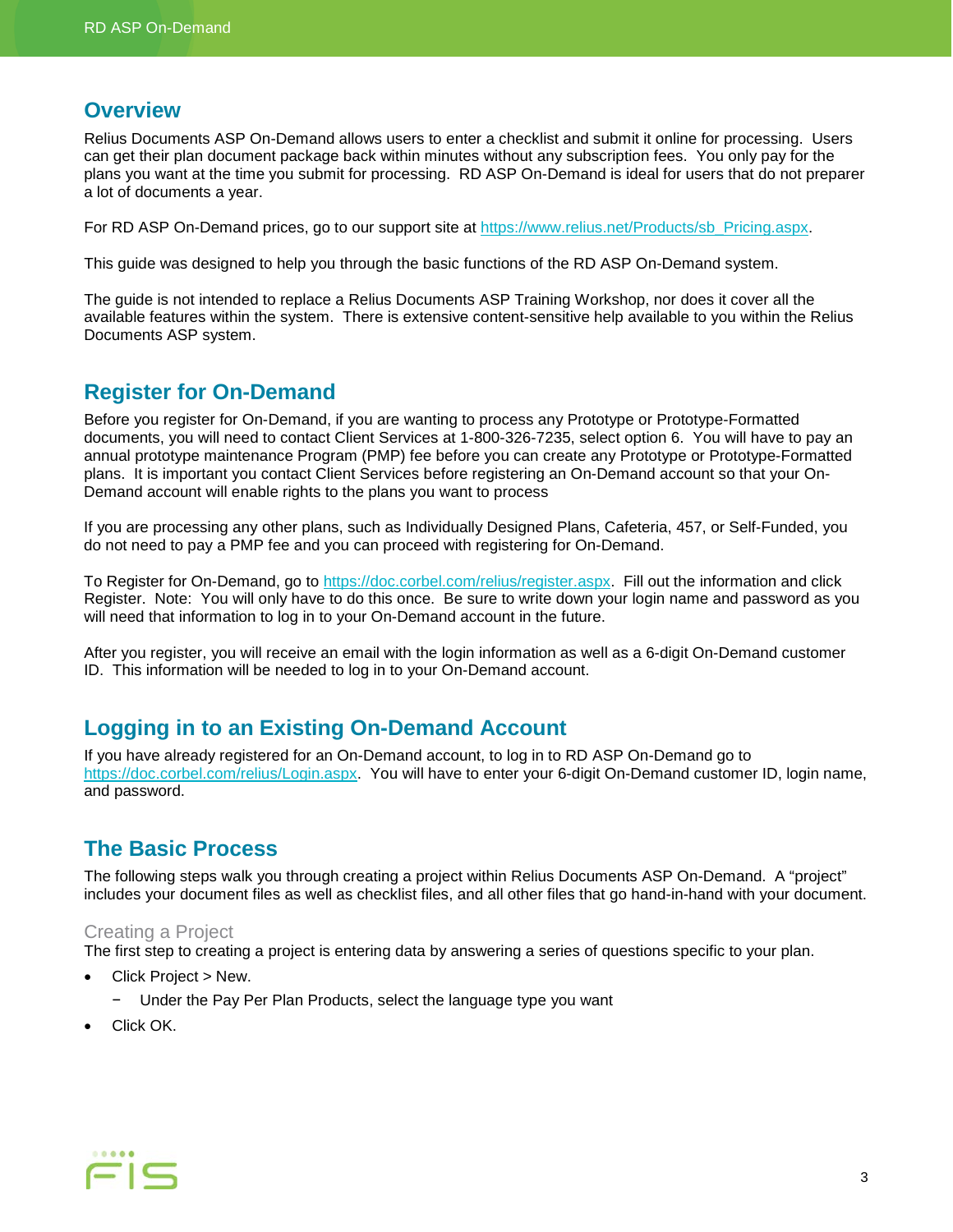#### Checklist Entry

An agreement page will appear. Click I Agree to proceed to the checklist. Note: you will have to do this every time you open a checklist.

Questions will appear on your screen that you will need to answer specifically for the employer for whom you are creating the project. This process is called screen entry or checklist entry.

You may use your mouse and keyboard during the process of entering your checklist. Any time that you type text into an insert box during checklist entry, you are allowed to type 3000 characters. If your inserted text is more than 3000 characters, you will need to modify your document to finish typing your text.

The checklist is displayed in sections on your left. For example, under the "Document Requests" section, you will see all questions referring to the document you want to build such as: Basic Supporting Forms, Format, Spacing, etc.

You may view checklist questions one at a time or view several questions at a time. If you do not know an answer to a question, you can skip it and come back to it later. Once you have answered all necessary questions for a particular section, that section will have a check mark on it indicating that you have completed all questions associated with that section.

**Note:** Some of our customers prefer to have a blank printed checklist to use as a guide for entering information into Relius Documents screen entry. If you wish to have a printed checklist, you may click on the Printer icon

on the toolbar of the checklist.

#### *Naming Your Checklist*

You may give your project a name by clicking in the upper-left corner of the checklist entry screen. The project name can have a maximum of 32 characters, in which you can use letters, numbers, spaces, or underscore. The following characters are not valid to use in the project name: backward slash (\), forward slash (/), colon (:), questions mark (?), or double quotes ("). You will want to give the project a name that will differentiate it from other projects that you create in the future. For example, if this is a Money Purchase Plan for ABC Company, you may want to name the project ABC Company Money Purchase Plan. You have the ability to rename a project if necessary by clicking on the project name in checklist entry and simply changing the name. If you attempt to Submit or Close the checklist prior to giving the checklist a name, you will be asked to provide one.

#### *Exiting Your Checklist*



After you have completed all of your checklist entry tasks, click the Close icon located on the toolbar. If changes were made since the last time you save, it will ask if you will like to save your changes.

#### *Previewing Documents Prior to Submitting*

Before submitting your checklist for processing, it is important that you preview your documents. Every time you submit your checklist for processing, you will have to pay. By previewing the documents, it allows you to go back and make and corrections or changes so that you do not have to pay again. To preview the documents, click

Preview Documents icon and select the document you want to preview. It will open a separate window of a PDF version of that document, which will have a watermark of "Unofficial Document Copyright FIS". You can print or download the PDF to show your client as a review.

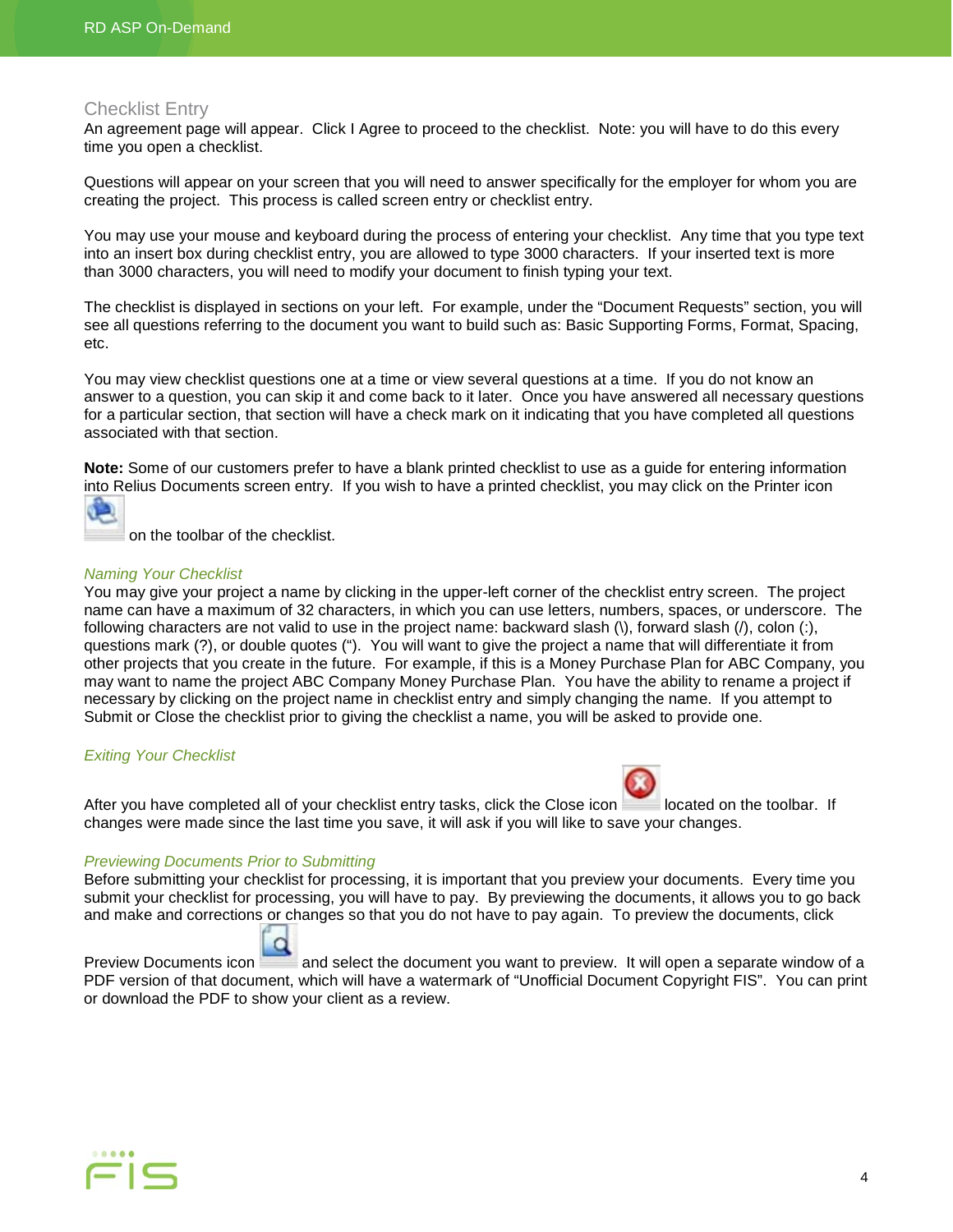#### *Creating documents from your checklist*



If you have completed all of your checklist entry tasks, click the Submit icon located on the toolbar. If you have not answered all of the checklist questions, you will receive a message about needing to complete the checklist. During the Project Submission Options, it will display the price for the documents. You will have to enter your information, delivery options and check the agreement box and click Next to proceed with your payment. Note: the customer name and company name should only have a maximum of 40 characters. If it has over 40 characters, it will cause an error after clicking Next.

#### Modifying Your Checklist

If you wish to modify an existing checklist, you can go to Project > Existing. From the Project Listing page, you can enter search criteria such as Project Name, Plan Name, Employer Name, Employer EIN, Catalog Number, or RA Plan ID. Highlight your project and click Open Checklist from your left. NOTE: if you have already submitted your project for processing, you will have to pay again if you make a change and submit for processing again.

### <span id="page-4-0"></span>**Accessing Approval Letters and Basic Plan Documents**

For Prototype or Prototype-Formatted documents approval letters and/or basic plan documents, you should have received the documents from our prototype department. If you did not receive or lost these documents, please 1-800- 326-7235 and select option 2 for support to send the documents to you or submit an incident for our prototype department to contact you.

If you are using Individually Designed Plans (IDP), the approval letters and basic plan documents will be included with your documents when you submit your request. However, it can also be found on our support site at [http://www.relius.net/products/adp\\_rdis.aspx.](http://www.relius.net/products/adp_rdis.aspx)

### <span id="page-4-1"></span>**Relius Documents ASP Training Information**

For information on Relius Documents ASP Training locations and schedules, go to our support site at [http://www.relius.net/Events/events.aspx?Seminar.](http://www.relius.net/Events/events.aspx?Seminar)

### <span id="page-4-2"></span>**IRS Forms**

Although some forms print with the Relius Documents package, there are other IRS forms that you may find helpful. From our support site at [https://www.relius.net/Contact/Links.aspx,](https://www.relius.net/Contact/Links.aspx) click Forms to be directed to the IRS Forms, Instructions, & Publications page.